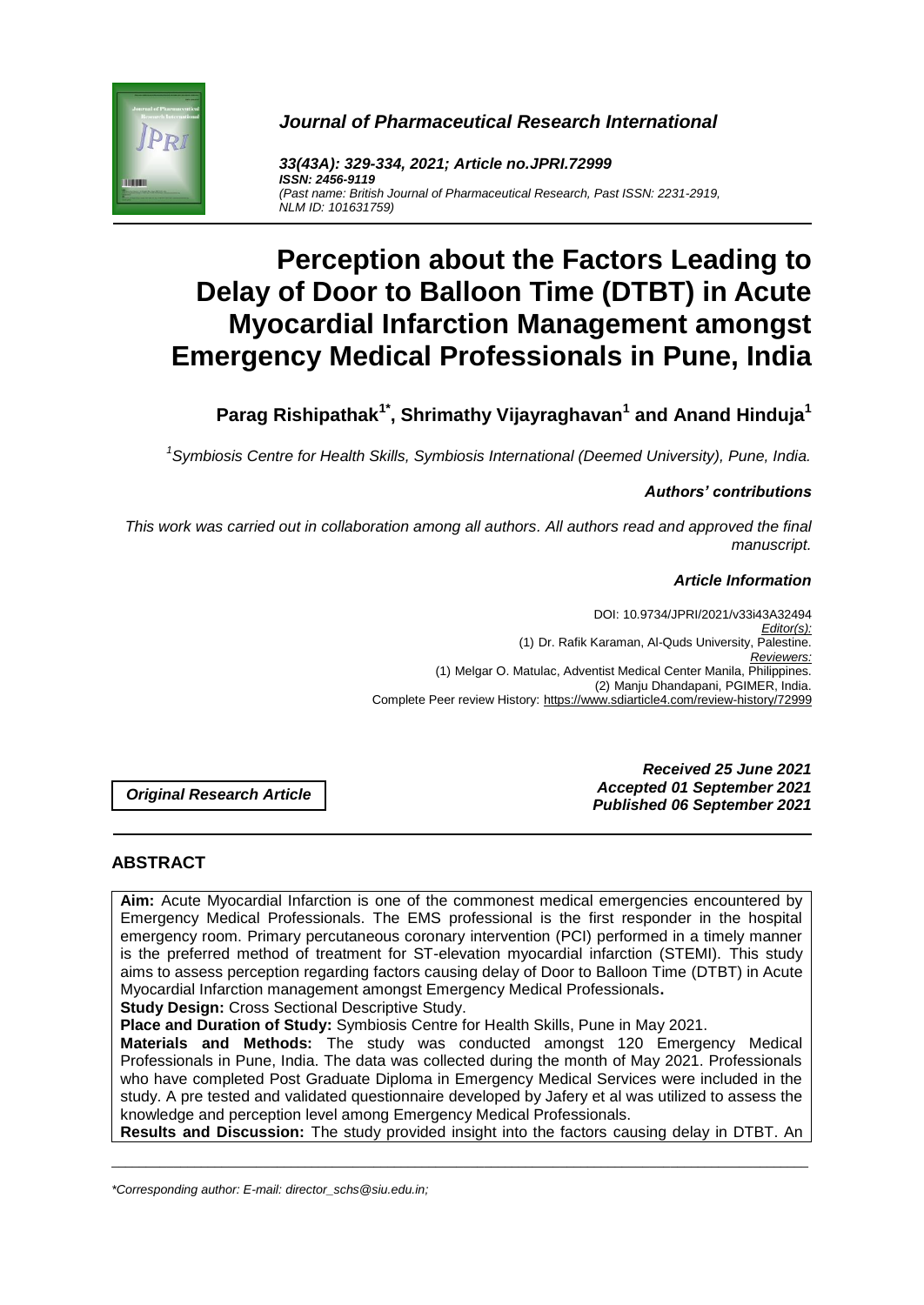overwhelming majority of respondents blamed the shortage of general and specialist staff for the delay in DTBT. Shortage of CCU beds was also reported as the key factor in the hold up by as many as 71% of the respondents. Cardiac Cath lab availability and ECG equipment shortage were considered to be hindrances by nearly half the respondents. Lack of structured protocol and poor information communication was also hampering the achievement of ideal DTBT.

**Conclusion:** Emergency Medical Professionals have adequate knowledge of their role and the barriers that prevent timely clinical care. The study offers avenues for improvement in various clinical and non-clinical areas so as to achieve the desired clinical goals.

*Keywords: Emergency medical professional; door to balloon time; perception; acute myocardial infarction.*

# **1. INTRODUCTION**

The World Health Organization in 2021 has labelled cardiovascular diseases (CVDs) as the leading cause of death globally with an estimated 17.9 million people dying from CVDs in 2019, representing 32% of all global deaths [1]. Acute myocardial infarction (AMI), commonly known as heart attack is one of the commonest cause of death in developing countries [2]. It occurs due to sudden cut off of blood supply to a part of the heart due to block in blood flow in one or more of the coronary arteries [3]. Severe block in the arteries can lead to sudden cessation of the heart function called as cardiac arrest.

AMI is of the commonest medical emergencies encountered by Emergency Medical Professionals. The patients present with severe chest pain and ECG is diagnostic in most cases. Prompt diagnosis and management are essential to prevent harmful sequalae like mitral regurgitation, rupture of the left ventricular wall or septum and cardiopulmonary arrest. The initial line of action for Acute MI is early recognition and prompt management towards restoration of perfusion to pervert further damage of the myocardium. Medical management using drugs followed by mechanical means, such as percutaneous coronary intervention (PCI), or coronary artery bypass graft (CABG) surgery are the preferred treatment of choice [4-5].

As per The American College of Cardiology/American Heart Association Guidelines Primary percutaneous coronary intervention (PCI) performed in a timely manner is the preferred method of treatment for STelevation myocardial infarction (STEMI). The success of PCI depends upon achieving a doorto-balloon time (DBT) of less than 90 minutes. DTBT is defined as amount of time between a arrival of patient with heart attack at the hospital

to the time he/she receives percutaneous coronary intervention (PCI) [6-9].

The EMS professional is the first responder in the hospital emergency room. Early recognition of AMI and prompt coordination with the interventional cardiologist are key roles required to be fulfilled by the Emergency Medical Professionals. Johstan et al. [10] in a study in 2006 concluded that 50- 70% of out of hospital cardiac arrest in AMI patients was due to late intervention and late admission to the hospital. Reducing the interval of definitive treatment is of utmost importance as every minute delay leads to loss of longevity among patient with AMI.

Another study by Callachan et al. [11] states that in STEMI prompt reopening of occluded vessel is important to restore myocardial perfusion as delay leads to increased mortality rates, therefore all possible measures should be taken to minimise the time interval between onset of symptoms and reperfusion therapy.

It is hence essential to gauge the knowledge and Perception regarding the concept of DTBT amongst Emergency Medical Professionals. This study aims to assess perception regarding factors causing delay of Door to Balloon Time (DTBT) in Acute Myocardial Infarction management amongst Emergency Medical Professionals.

## **2. MATERIALS AND METHODS**

The study was conducted amongst 120 Emergency Medical Professionals in Pune, India. The data was collected during the month of May 2021. Professionals who have completed Post Graduate Diploma in Emergency Medical Services were included in the study. A pre tested and validated questionnaire developed by Jafery et al. [12] was utilized after obtaining permission from the author to assess the knowledge and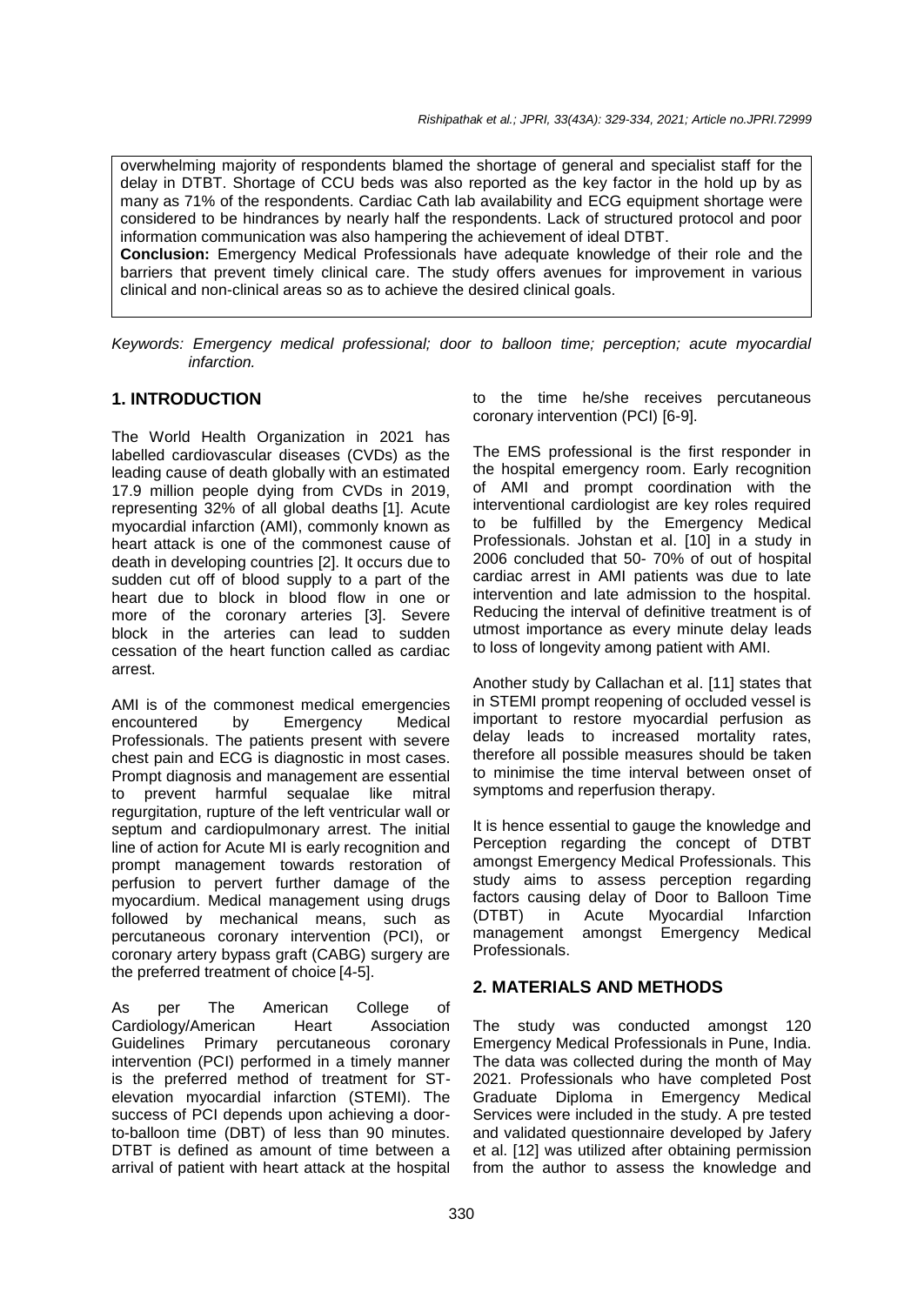perception level among Emergency Medical Professionals.

The original questionnaire consisting of 21 items was reduced to 13 items as the remaining 7 items were irrelevant for the present study.

Five items in the questionnaire tested knowledge. Seven items were pertaining to the factors causing delay in DTBT while three items assessed the perception of the healthcare provider on DTBT. The question had multiple choices where one or more options could be selected by the respondent.

The Questionnaire was administered to the respondents through online mode after obtaining informed consent by the researchers. Responding to all questions was mandatory. The respondents were given one day to fill the questionnaire. Any queries pertaining to questionnaire were clarified during data collection.

All the 120 respondents reverted with the filled questionnaire. The data was tabulated and statistically analysed with the help SPSS version 23.

## **3. RESULTS AND DISCUSSION**

As shown in Fig. 1. Majority of respondents had requisite knowledge of DTBT in STEMI.

Acute Myocardial infarction is one of the leading causes of mortality in developing countries. Yet a sizable number of deaths can be prevented with early recognition and timely management [13]. Emergency Medical Professionals are trained to diagnose cardiac emergencies and provide primary care. The promptness in recognition of symptoms by the Emergency Medical Professionals contributes to the final **DTRT** 

#### **Table 1. Demographic data**

| Aqe               | 21-25 years: 51%       |
|-------------------|------------------------|
|                   | 26-30 years: 41%       |
|                   | >30 years: 8%          |
| Sex               | Female: 72%            |
|                   | Male: 28%              |
| Qualification     | BAMS with PGDEMS: 32%  |
|                   | BHMS with PGDEMS: 43%  |
|                   | BUMS with PGDFMS: 16%  |
|                   | Others with PGDEMS: 9% |
| Work              | <1year: 55%            |
| <b>Experience</b> | 1 to 3 years: 33%      |
|                   | >3 years: 12%          |

The knowledge level of respondents with regards to DTBT was found to be adequate. The respondents were aware about the application of DTBT, the optimal time and the role of chest pain duration in the outcome of primary PCI.



**Fig. 1. Evaluation of Knowledge among EMS Professionals regarding DTBT in STEMI**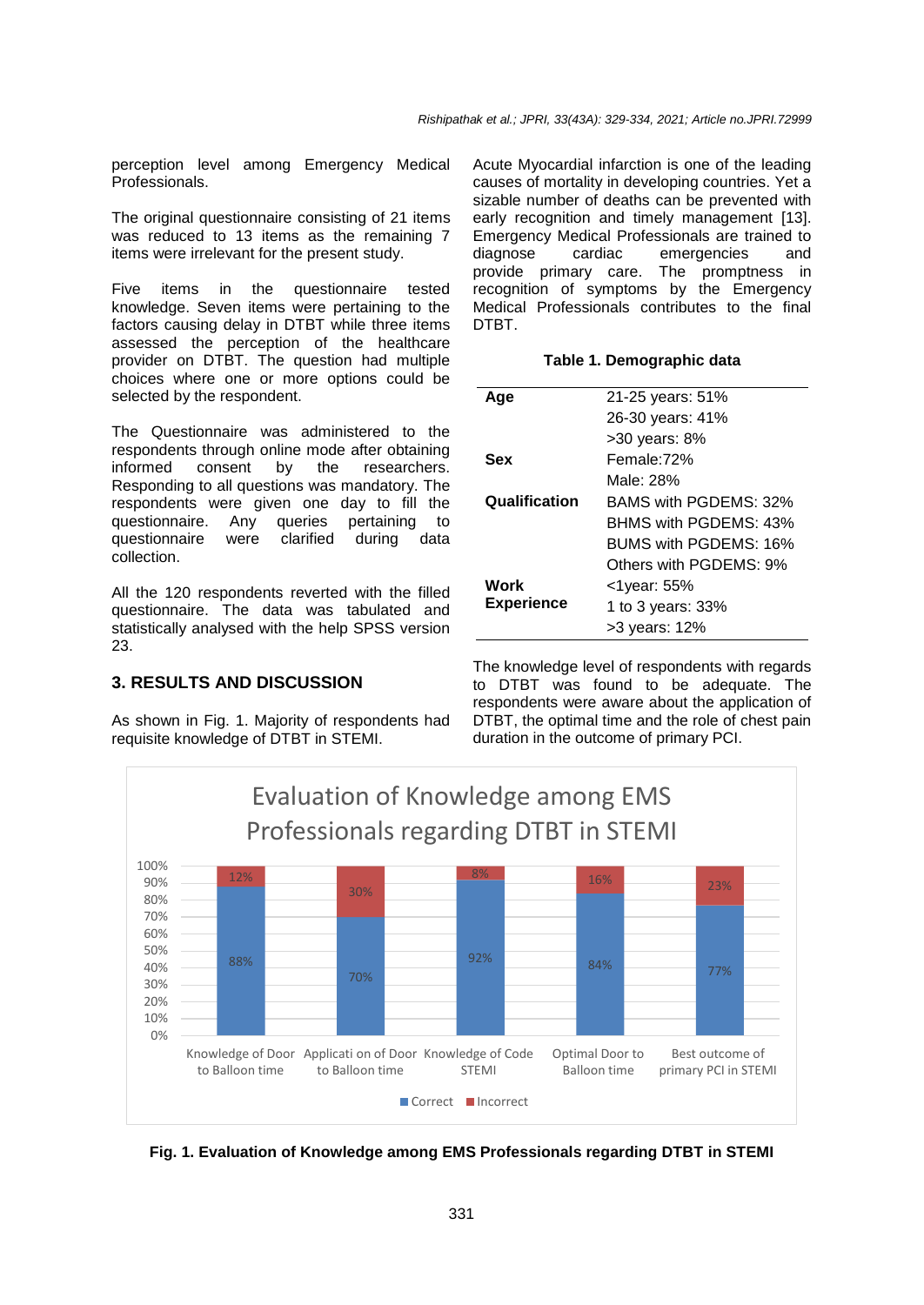| <b>Factors</b>                                          | N(%)      |  |
|---------------------------------------------------------|-----------|--|
| 1.Due to Manpower:                                      |           |  |
| Shortage of staff in general                            | 92 (63%)  |  |
| Shortage of qualified and experienced staff             | 103 (71%) |  |
| 2. Due to Infrastructure:                               |           |  |
| Shortage Critical Care Unit (CCU) beds                  | 103 (71%) |  |
| Appropriate cardiac Cath lab (ACCL) availability        | 71 (49%)  |  |
| Shortage of ECG equipment                               | 72 (50%)  |  |
| 3. No structured protocol                               |           |  |
| No clear process of STEMI clinical pathway              | 94 (65%)  |  |
| Poor arrangement                                        | 79 (55%)  |  |
| No clear information communication                      | 75 (52%)  |  |
| <b>4.Incomplete Data Collection</b>                     |           |  |
| Data collection is not clear & not well defined         | 109 (76%) |  |
| No apparent revision by cardiologist to data collected. | 74 (51%)  |  |
| Missing data in cortex & HIM chart                      | 57 (50%)  |  |
| <b>5.External Factors:</b>                              |           |  |
| On call arranging schedule                              | 77 (53%)  |  |
| Road Traffic.                                           | 97 (67%)  |  |
| Transportation                                          | 101 (70%) |  |

#### **Table 2. Factors causing delay in DTBT**



**Fig. 2. Perception of healthcare provider on DTBT**

The study provided insight into the factors causing delay in DTBT. An overwhelming majority of respondents blamed the shortage of general and specialist staff for the delay in DTBT. Shortage of CCU beds was also reported as the key factor in the hold up by as many as 71% of

the respondents. Cardiac Cath lab availability and ECG equipment shortage were considered to be hindrances by nearly half the respondents. Lack of structured protocol and poor information communication was also hampering the achievement of ideal DTBT. In the current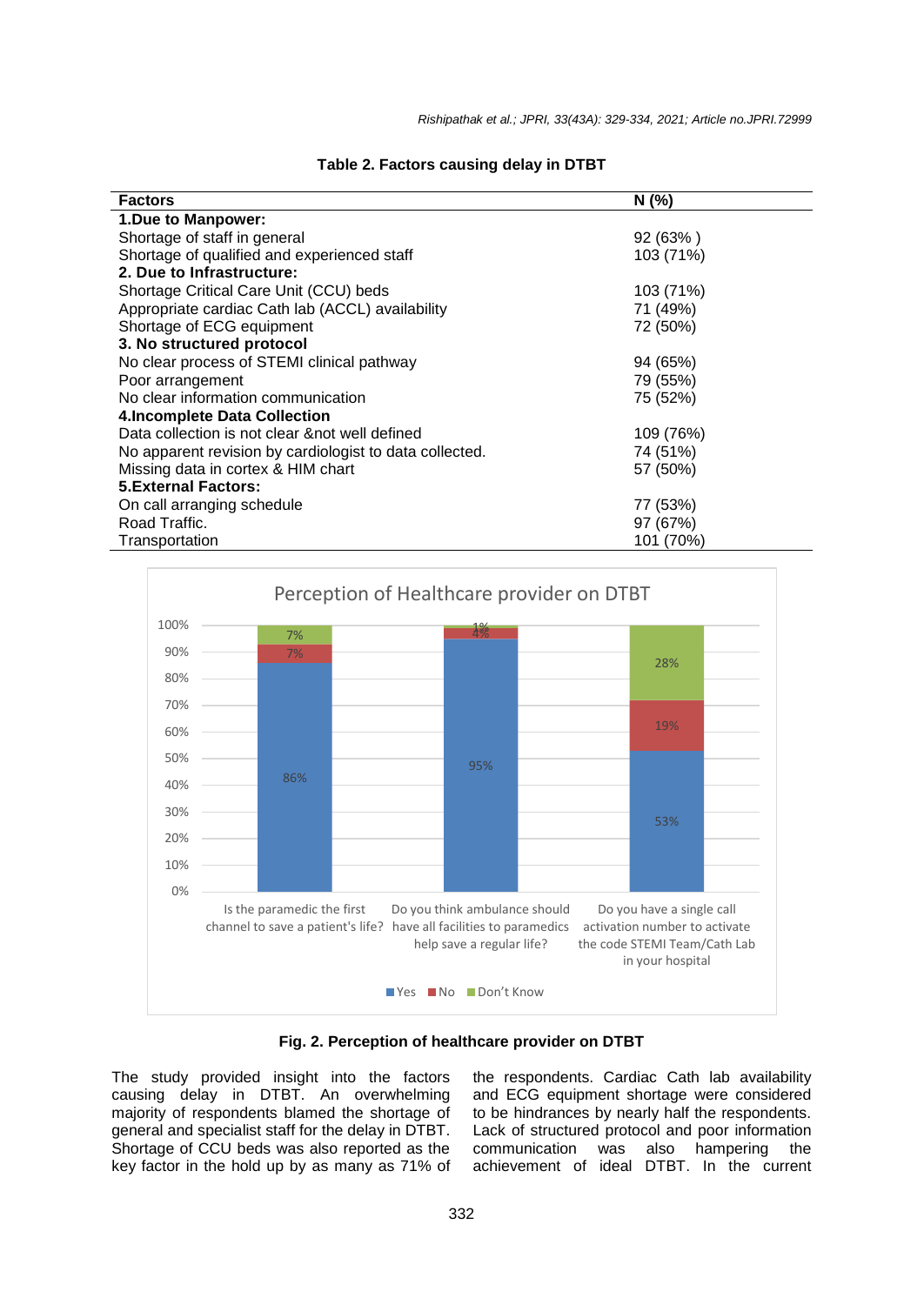scenario, the data collection and recording of exact DTBT is lacking in most clinical settings.

The cardiologist plays a crucial role as the head of the team and he/she should take the lead in efficient data management. Certain external factors like scheduling, transportation barriers and road traffic also contribute to the overall delay in DTBT. Healthcare infrastructure and human resource availability are integral to achieving clinical growth. Adoption of clinical protocols can go a long way in standardization of treatment and enhancement of decision making [14].

The respondents in the study were aware of their role as the first responder to save the life of a patient in a cardiac emergency. Almost all Emergency Medical Professionals felt that the ambulance should be fully equipped with lifesaving equipment.

## **4. CONCLUSION**

The study is an attempt to characterise the role of Emergency Medical Professionals in the larger canvas of management of cardiac emergencies. Emergency Medical Professionals have adequate knowledge and perception of their role and the barriers that prevent timely clinical care. The study offers avenues for improvement in various clinical and non-clinical areas so as to achieve the desired clinical goals.

# **CONSENT**

The Questionnaire was administered to the respondents through online mode after obtaining informed consent by the researchers

# **ETHICAL CLEARANCE**

Was obtained from Independent Ethics Committee, SIU

# **ACKNOWLEDGEMENT**

We thank Zainab Jafery *etal* for granting permission to use the questionnaire for the research study.

# **COMPETING INTERESTS**

Authors have declared that no competing interests exist.

## **REFERENCES**

- 1. World Health Organization. Available: https://wwwwhoint/. [Online]., https://www.who.int/en/news-room/factsheets/detail/cardiovascular-diseases- (cvds) [Accessed 9 August 2021].
- 2. Rathore V, Singh N, Mahat RM. Risk Factors for Acute Myocardial Infarction: A Review. Eurasian Journal of Medicine and Investigation. [Online] 2018;2(1): 1-7. Available:https://www.ejmi.org/pdf/Risk%2 0Factors%20for%20Acute%20Myocardial %20Infarction%20A%20Review-76486.pdf [Accessed 9 August 2021].
- 3. Nigam PK. Biochemical markers of myocardial injury. Indian J Clin Biochem. 2007;22(1):7-10.
- 4. Hassanat E, Badria E. Determination nurses knowledge about initial drugs used during emergency management of acute myocardial infarction. Journal of Nursing Education and Practice. 2017;7(5)62-67.
- 5. Zafari AM. Available:Https://emedicinemedscapecom/. [Online]. Available: https://emedicine.medscape.com/article/15 5919-treatment [Accessed 9 August 2021].
- 6. Park J, Choi KH, Lee JM, Kim HK, Hwang D, Rhee TM, Kim J, et al. KAMIR‐NIH (Korea Acute Myocardial Infarction Registry–National Institutes of Health) Investigators. Prognostic Implications of Door-to-Balloon Time and Onset-to-Door Time on Mortality in Patients With ST - Segment-Elevation Myocardial Infarction Treated With Primary Percutaneous Coronary Intervention. J Am Heart Assoc. 2019;8(9):e012188. DOI: 10.1161/JAHA.119.012188. PMID:

31041869; PMCID: PMC6512115.

- 7. Brodie BR, Stuckey TD, Muncy DB, Hansen CJ, Wall TC, Pulsipher M, Gupta N. Importance of time-toreperfusion in patients with acute myocardial infarction with and without cardiogenic shock treated with primary percutaneous coronary intervention. Am Heart J. 2003;145(4):708–15.
- 8. De Luca G, Suryapranata H, Ottervanger JP, Antman EM. Time delay to treatment and mortality in primary angioplasty for acute myocardial infarction: every minute of delay counts. Circulation .2004;109(10):1223–5.

9. American heart association.